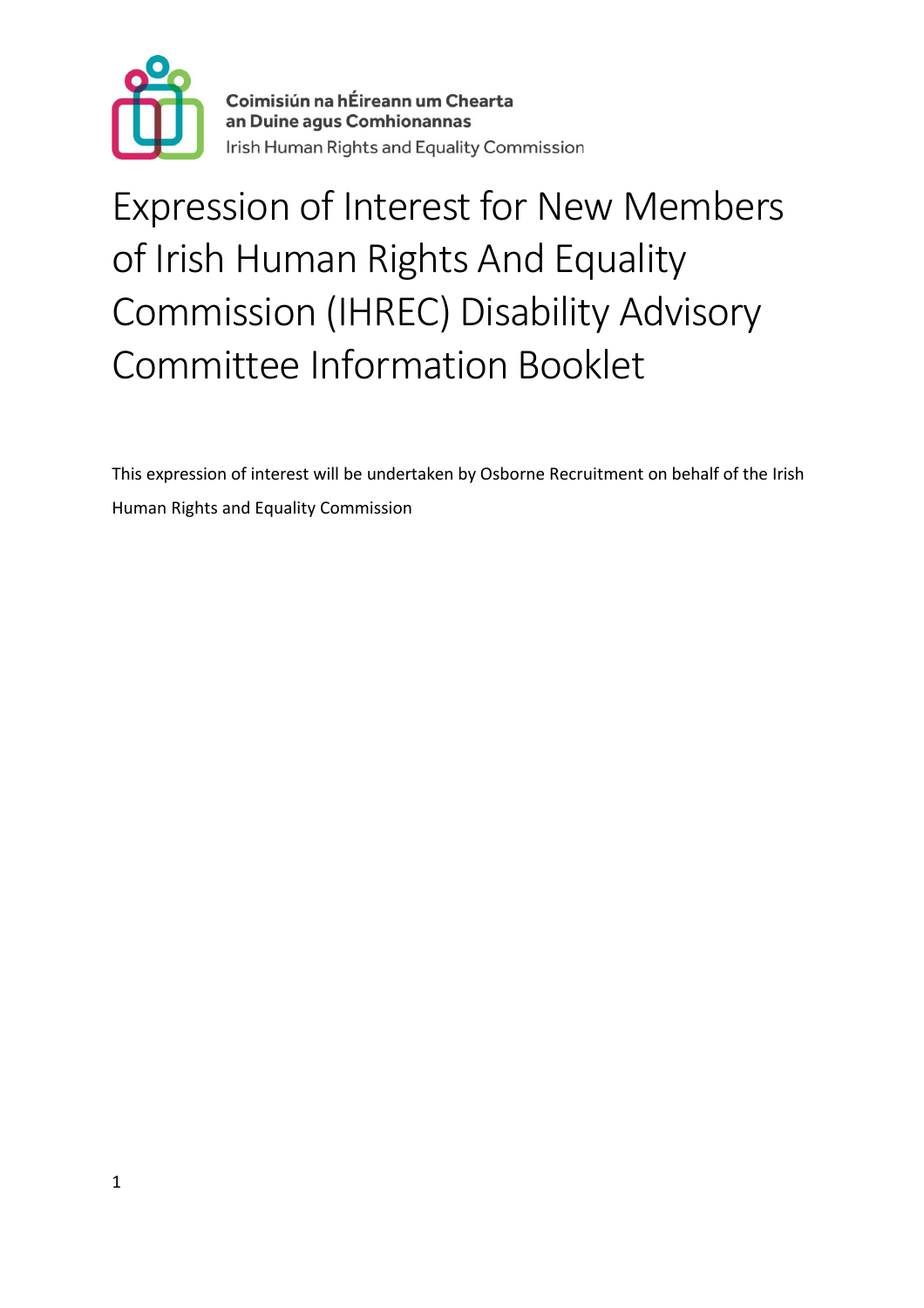# Introduction and Background

The Irish Human Rights and Equality Commission ('the Commission') is Ireland's National Human Rights Institution and National Equality Body. It was established in November 2014 under the Irish Human Rights and Equality Commission Act 2014 with a statutory mandate to:

- protect and promote human rights and equality,
- encourage the development of a culture of respect for human rights, equality, and intercultural understanding in the State,
- promote understanding and awareness of the importance of human rights and equality in the State,
- encourage good practice in intercultural relations, promote tolerance and acceptance of diversity in the State and respect for the freedom and dignity of each person, and
- work towards the elimination of human rights abuses, discrimination and prohibited conduct.

The Convention on the Rights of Persons with Disabilities ('CRPD') was signed by Ireland on 30 March 2007 and ratified on 20 March 2018. Ireland submitted its first State report to the United Nations Committee on the Rights of Persons with Disabilities in November 2021.

The IHREC Act 2014 is to be amended to provide for the Commission to be the Independent Monitoring Mechanism under CRPD Article 33 and to appoint an Advisory Committee to assist and advise it on matters related to this function.<sup>[1](#page-1-0)</sup>

The Commission established its Disability Advisory Committee ('Advisory Committee') in December 2018 to:

 $\overline{a}$ 

<span id="page-1-0"></span><sup>1</sup> Head 85 of the General Scheme of the Assisted Decision-Making (Capacity) (Amendment) Bill 2021.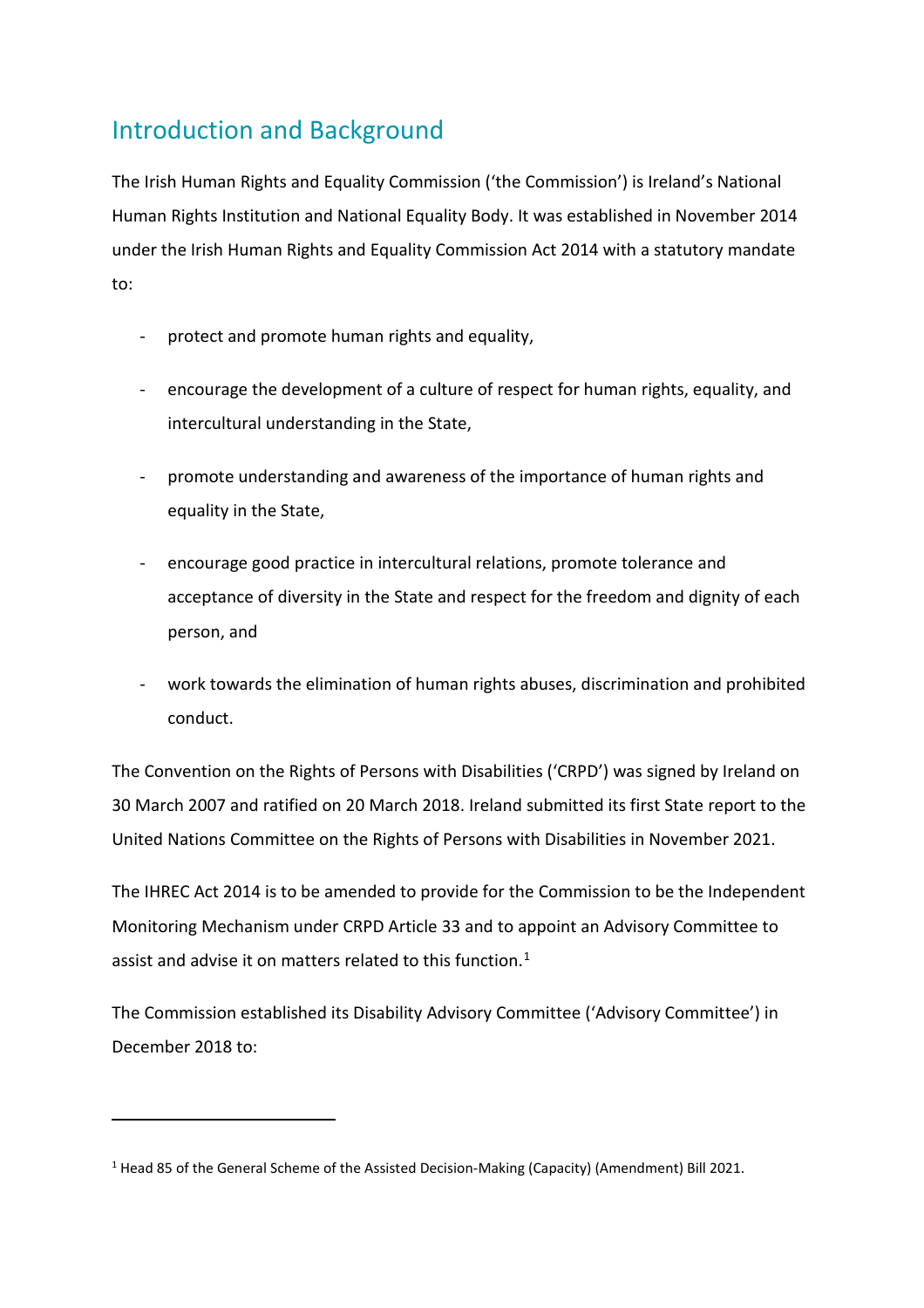- (a) assist and advise the Commission on matters related to its function of keeping under review the adequacy and effectiveness of law and practice in the State relating to the protection of people with disabilities;
- (b) advise the Commission on the fulfilment of its CRPD Article 33 independent monitoring role.

The Commission is now seeking to appoint 5 new members to the Advisory Committee.

Members of the Advisory Committee will be appointed in the first instance for one term of up to three years. The Commission may, at its discretion, reappoint members for one further term of up to three years.

## Requirements for membership

You must be living in Ireland to be a member of the Advisory Committee.

Each member of the Advisory Committee must be committed to the principles of CRPD stated in Article 3:

- Respect for inherent dignity, individual autonomy including the freedom to make one's own choices, and independence of persons;
- Non-discrimination;
- Full and effective participation and inclusion in society;
- Respect for difference and acceptance of persons with disabilities as part of human diversity and humanity;
- Equality of opportunity;
- Accessibility;
- Equality between men and women; and
- Respect for the evolving capabilities of children with disabilities and respect for the right of children to preserve their identities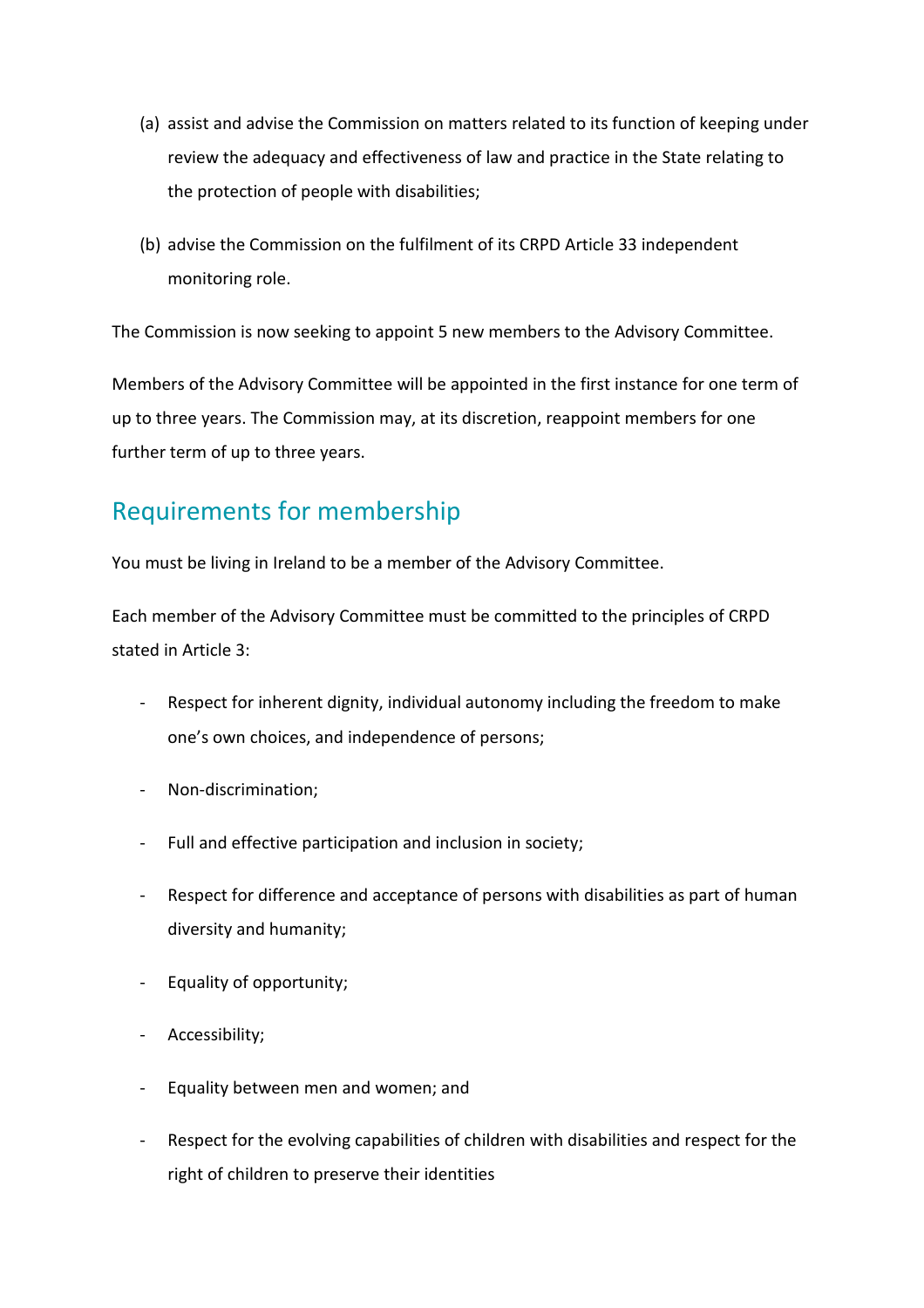The Advisory Committee includes members of the Commission and external members appointed by the Commission. These new appointments will bring the external membership of the Committee to thirteen. A minimum of 75% of external Advisory Committee members, that is 10 members, will be disabled people. The Commission's definition of disability in this regard is aligned to CRPD Article 1, which states:

"Persons with disabilities include those who have long-term physical, mental, intellectual or sensory impairments which in interaction with various barriers may hinder their full and effective participation in society on an equal basis with others."

The Commission aims to ensure that the membership of the Advisory Committee will, as far as possible, represent the diversity of Irish society, including the diversity of disabled people and that there will be equality of representation of women and men.

In making appointments to the Advisory Committee, the Commission also seeks to ensure that it includes expertise in the development and practice of the following areas:

- Participation of disabled people within society;
- Awareness raising;
- Research, data and measurement;
- Knowledge of the Convention on the Rights of Persons with Disabilities and the United Nations system pertaining to the Convention;
- Intersectionality across the grounds in the Equality Acts, and the experience of poverty.

#### Working methods

The Commission will provide resources and amend procedures to make reasonable accommodations identified by disabled Committee members in order to maximise their participation.

The Advisory Committee may meet virtually and any member may participate virtually in a meeting conducted wholly or partially using assistive technology.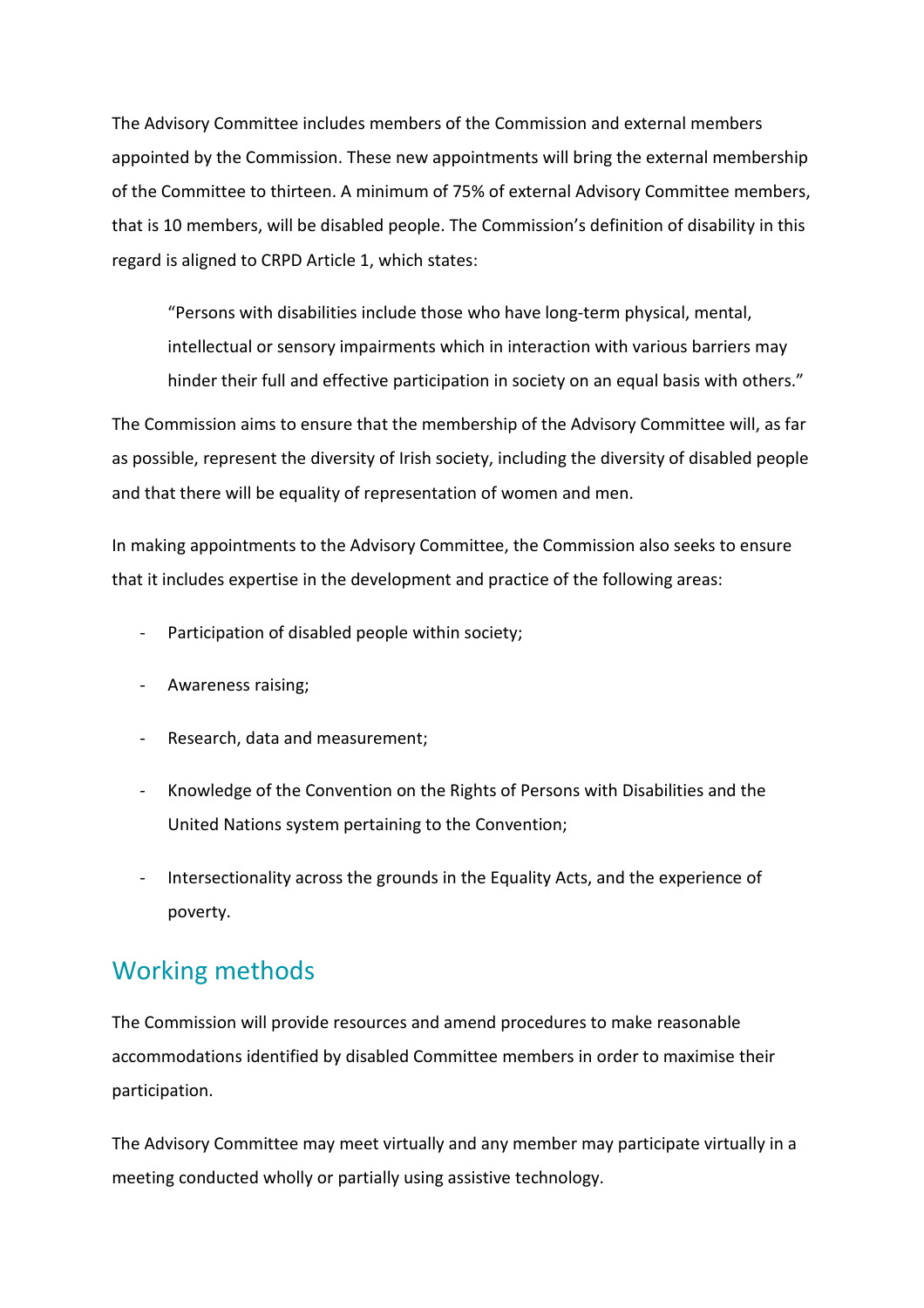## Time Commitment and Remuneration

The Disability Advisory Committee has met on average 6 times each year since being established.

Committee members will be remunerated for reasonable expenses, as agreed by the Commission.

Members of the Advisory Committee who are not in receipt of a public salary can receive an annual stipend of €1200 from the Commission in recognition of the value of their participation.

## How to make an expression of interest

To express your interest in being a Committee member,please send:

- an up-to-date short **Curriculum Vitae** (no more than 2 A4 pages, font no smaller than 10)
- a supporting **cover letter** (no more than 500 words, font no smaller than 10)
- Your cover letter should outline why you are interested in joining the Committee and demonstrate how you meet the requirements for membership set out above. You can do this by giving examples from any aspect of your life that you consider most relevant to the requirements. It is recommended that you include recent examples if possible, ideally within the last 2 to 3 years.
- Declaration Form
- As noted in the requirements for membership, a minimum of 75% of external members, that is 10 members, of the Advisory Committee will be disabled people. If you choose to identify yourself as a disabled person in this appointment process, please sign and date the Declaration Form and submit this with your Curriculum Vitae and supporting cover letter. This information will only be used for the purpose of this selection process.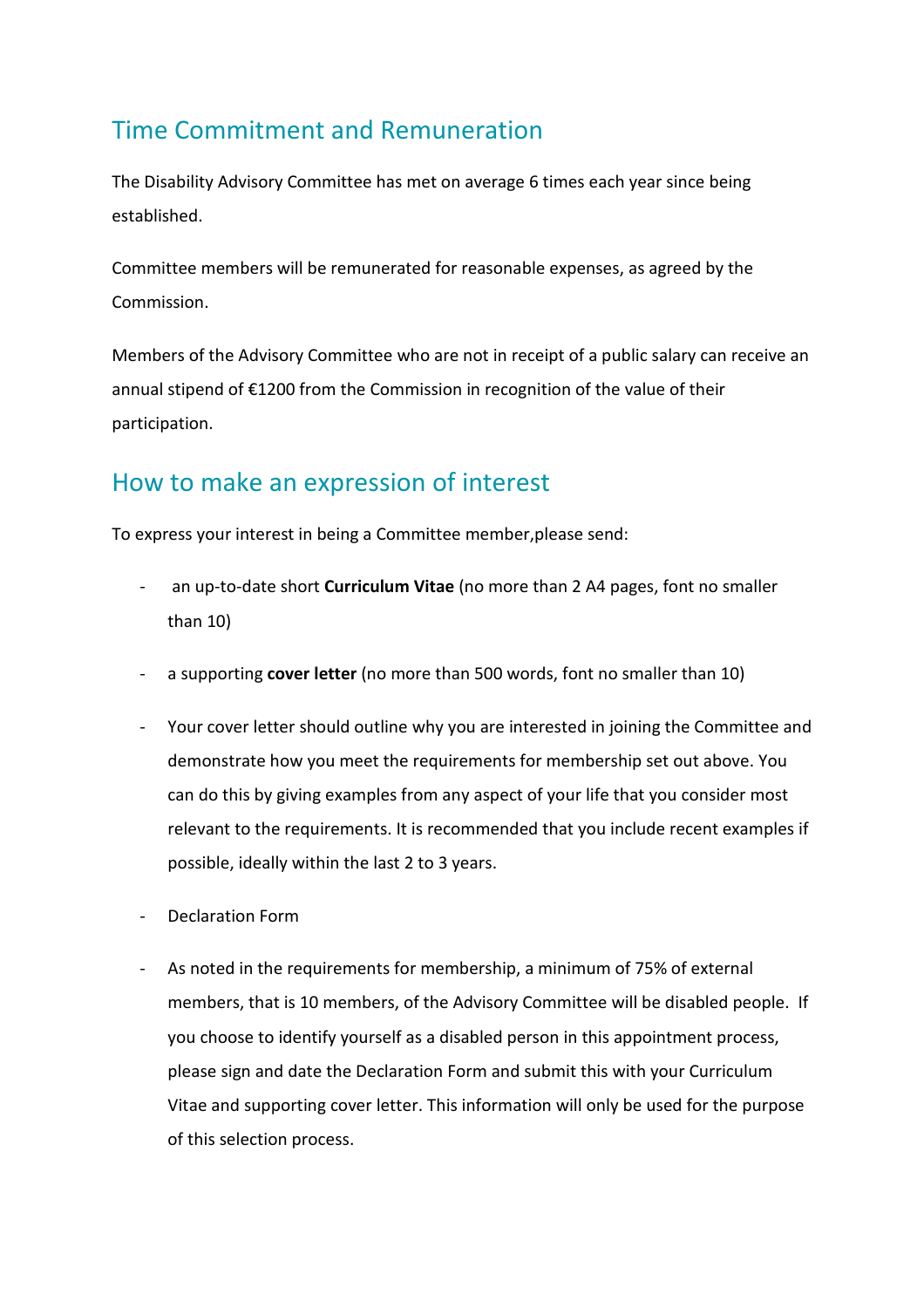In line with data protection requirements, the personal information of all unsuccessful applicants will be destroyed following the completion of the selection process.

Expressions of interest can be made by submitting your Curriculum Vitae, cover letter and Declaration Form (where relevant) to *[ihrec@osborne.ie.](mailto:ihrec@osborne.ie)* Alternatively, you can submit the equivalent information in another text, audio or video format. You may submit your application in English, Irish or Irish Sign Language.

If you require this document in an accessible format or require any other reasonable accommodations, please contact [ihrec@osborne.ie](mailto:ihrec@osborne.ie)

Osborne Recruitment will be managing all aspects of this selection process on behalf of the Commission. No enquiries or canvassing should be made directly to Commission members, Commission staff or current members of the Commission's Disability Advisory Committee.

#### Selection Process

A panel appointed by the Commission will assess your expression of interest against the requirements for membership, as demonstrated by the information in your Curriculum Vitae (no more than 2 A4 pages, font no smaller than 10) and supporting cover letter (no more than 500 words, font no smaller than 10). The panel will agree a shortlist of applicants for an informal meeting.

Shortlisted applicants will be invited to an informal meeting. Meetings will be held at the Commission's office in Dublin or online, and we will discuss reasonable accommodations, where required, with you beforehand. Please note that the Commission does not pay for travel expenses for people attending the informal meeting (unless they relate to reasonable accommodations). Where an applicant is unable to attend informal meeting on a set date, an alternative date will only be offered at the discretion of the panel.

Applicants invited to an informal meeting will be informed of who will be on the panel in advance of the meeting.